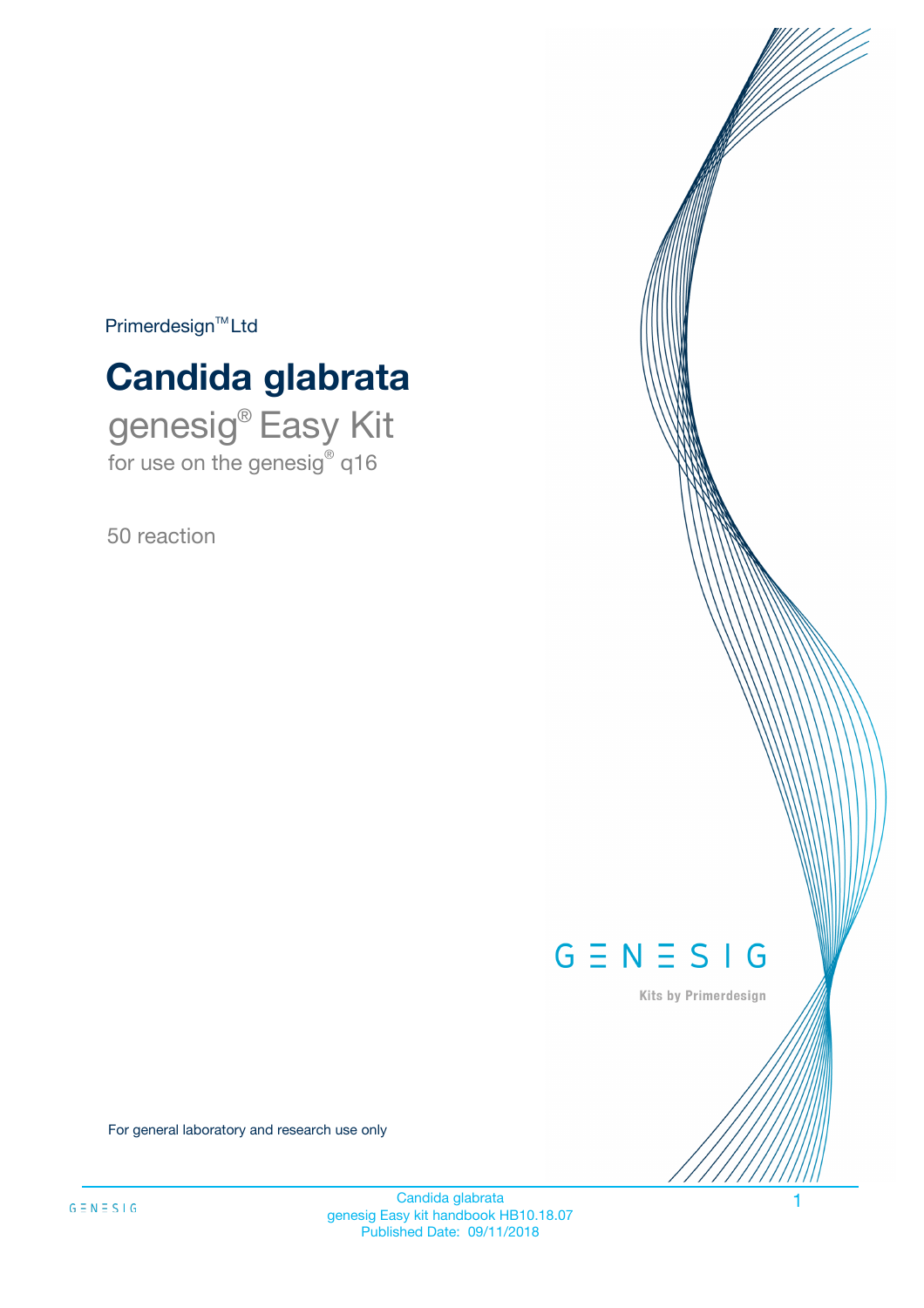# genesig® Easy: at a glance guide

#### **For each DNA test**

| Component               | <b>Volume</b> | Lab-in-a-box pipette |  |
|-------------------------|---------------|----------------------|--|
| C.glabrata reaction mix | 10 µl         |                      |  |
| <b>Your DNA sample</b>  | 10 µl         |                      |  |

#### **For each positive control**

| Component                 | Volume   | Lab-in-a-box pipette |  |
|---------------------------|----------|----------------------|--|
| C.glabrata reaction mix   | $10 \mu$ |                      |  |
| Positive control template | $10 \mu$ |                      |  |

#### **For each negative control**

| Component               | <b>Volume</b>   | Lab-in-a-box pipette |  |
|-------------------------|-----------------|----------------------|--|
| C.glabrata reaction mix | 10 <sub>µ</sub> |                      |  |
| <b>Water</b>            | 10 µl           |                      |  |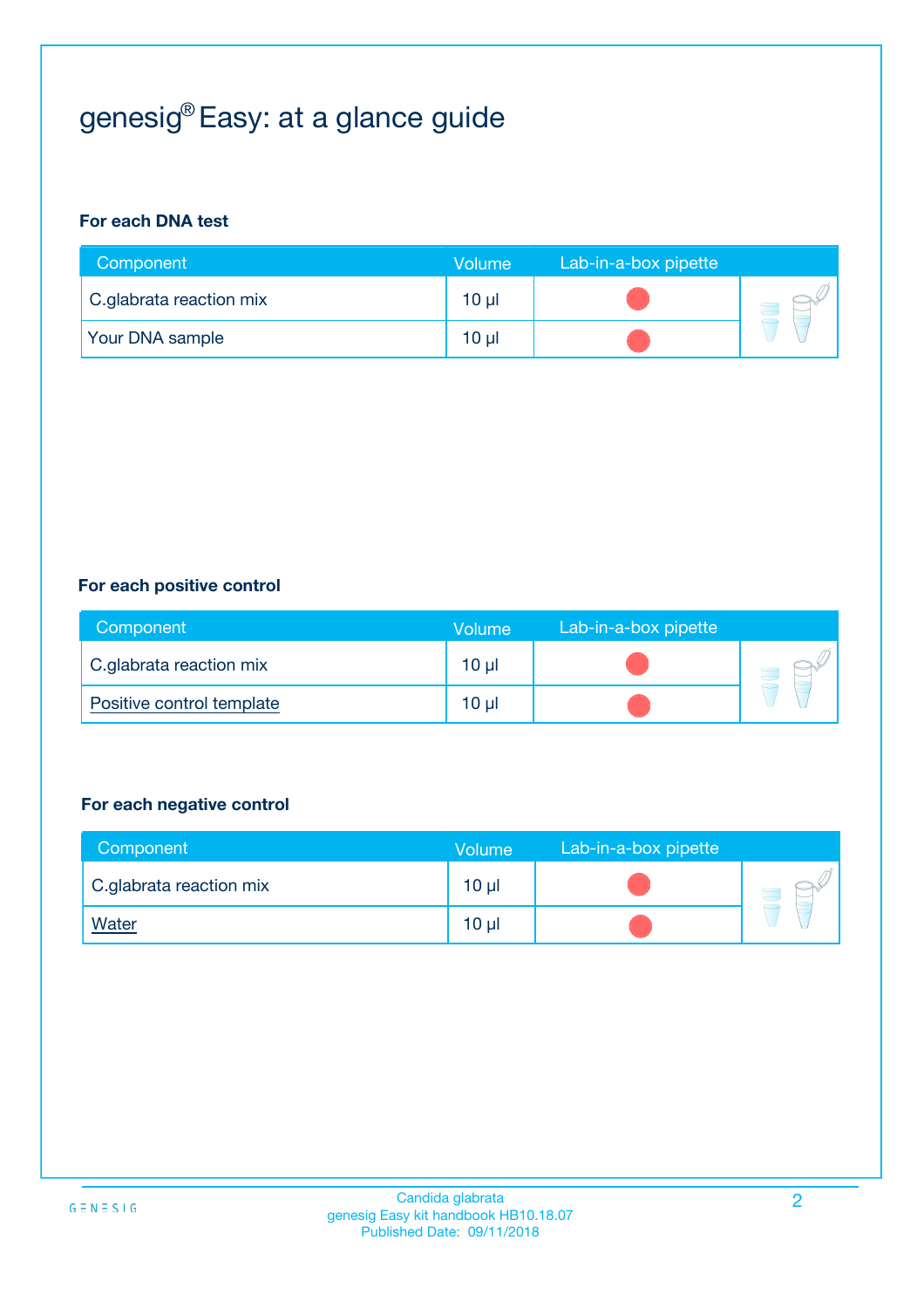# Kit Contents



## Reagents and equipment to be supplied by the user

#### **genesig® q16 instrument**

#### **genesig® Easy Extraction Kit**

This kit is designed to work well with all processes that yield high quality RNA and DNA but the genesig Easy extraction method is recommended for ease of use.

#### **genesig® Lab-In-A-Box**

The genesig Lab-In-A-Box contains all of the pipettes, tips and racks that you will need to use a genesig Easy kit. Alternatively if you already have these components and equipment these can be used instead.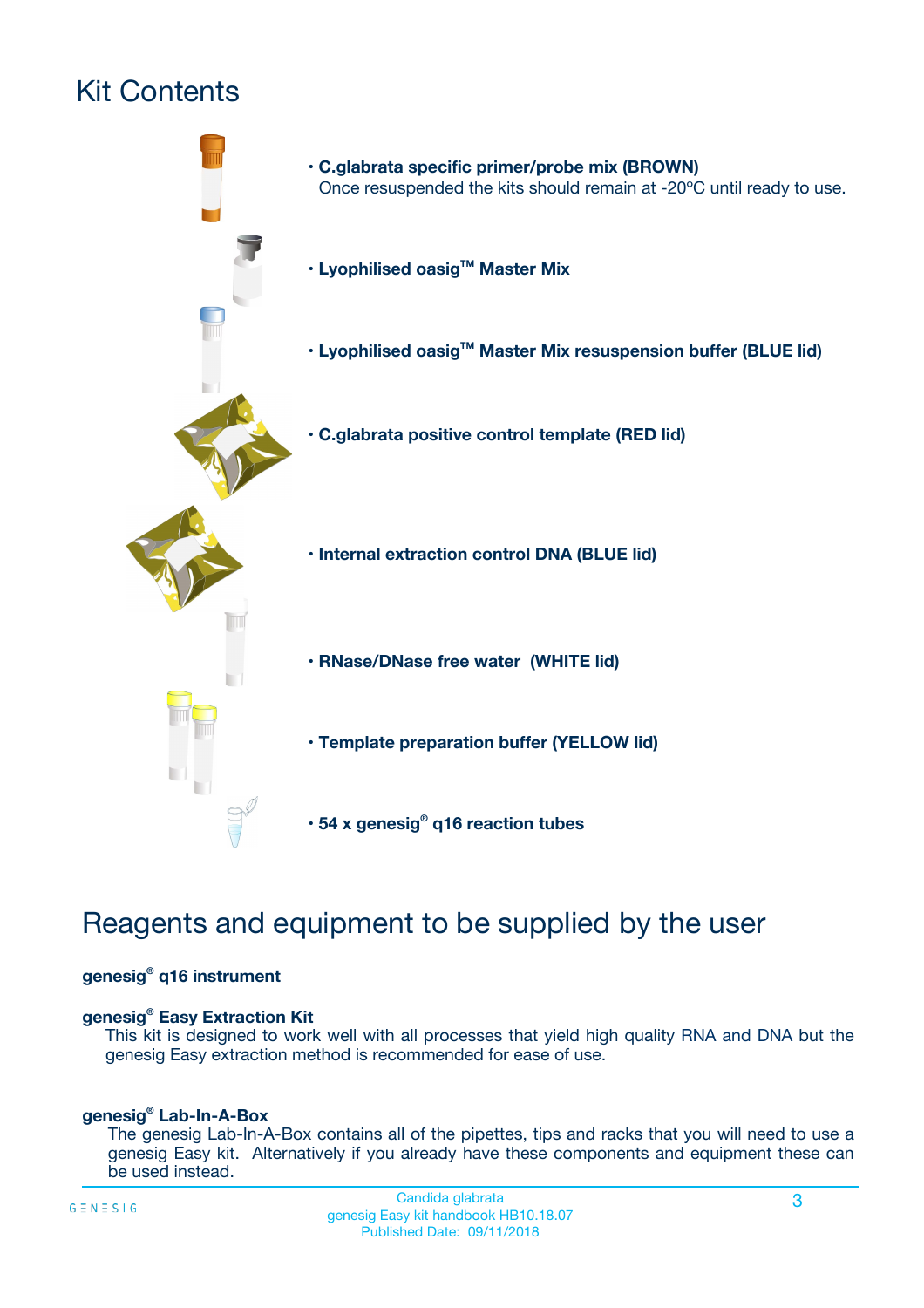## Step-by-step guide

### 1. Create your reaction mix



Use the blue pipette to transfer 500µl**\*** of the oasig Master Mix resuspension buffer into the tube of lyophilised oasig Master Mix and mix well by gently swirling. Then transfer all of that master mix into the brown tube labelled C.glabrata primers/probe.

**\***Transfering 525µl of the oasig Master Mix resuspension buffer to your oasig Master Mix (instead of the 500µl recommended above) will enable you to take full advantage of the 50 reactions by accounting for volume losses during pipetting. In order to do so with the genesig Easy fixed volume pipettes use 1x blue, 2x red and 1x grey pipettes to make the total volume. Please be assured that this will not adversely affect the efficiency of the test.

Cap and shake tube to mix. A thorough shake is essential to ensure that all components are resuspended. **Failure to mix well can produce poor kit performance.**

Leave to stand for 5 minutes. Now your reaction mix is ready to use.

Store the reaction mix in the freezer from hereon.

#### Top tip

- Ensure that the reaction mix is mixed thoroughly before each use by shaking.
- Once resuspended do not expose genesig Easy kit to temperatures above -20°C for longer than 30 minutes at a time.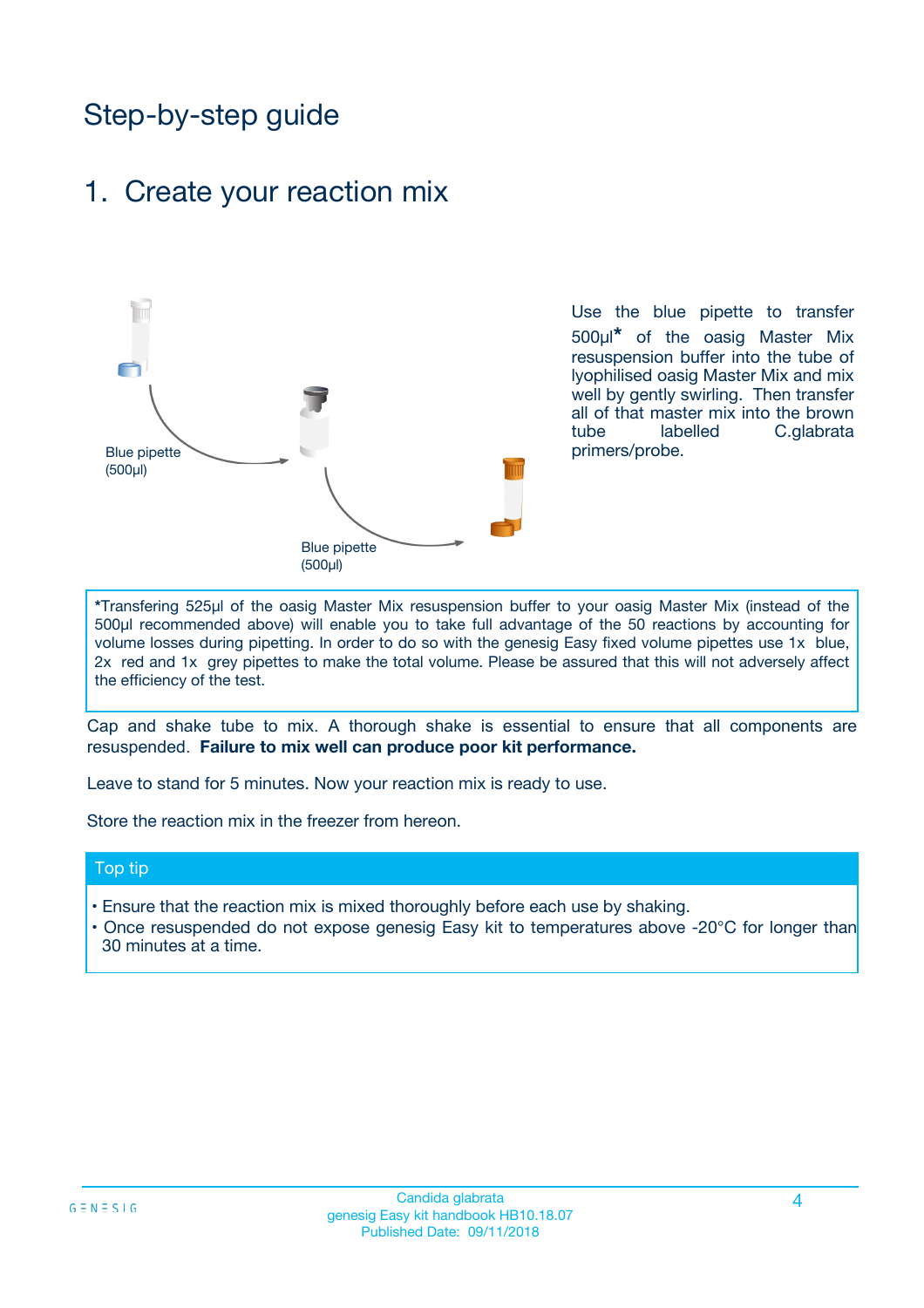# 2. Internal extraction control



Use the blue pipette to transfer 1000µl (2 x 500µl) of template preparation buffer into the Internal Extraction Control DNA tube. Cap and shake tube to mix.

Your kit contains Internal Extraction Control DNA. This is added to your biological sample at the beginning of the DNA extraction process. It is extracted along with the DNA from your target of interest. The q16 will detect the presence of this Internal Extraction Control DNA at the same time as your target. This is the ideal way to show that your DNA extraction process has been successful.

#### **If you are using an alternative extraction kit:**

Use the red pipette to transfer 10µl of Internal Extraction Control DNA to your sample **after** the lysis buffer has been added then follow the rest of the extraction protocol.

#### **If you are using samples that have already been extracted:**

Use the grey pipette to transfer 5µl of Internal Extraction Control DNA to your extracted sample.

### 3. Add reaction mix to all reaction tubes



For every reaction to be run, use the red pipette to add 10µl of your C.glabrata reaction mix to every tube.

#### Top tip

- Always pipette the reaction mix directly into the bottom of the tube.
- You can label the tube lids to aid your reaction setup but avoid labelling tube sides.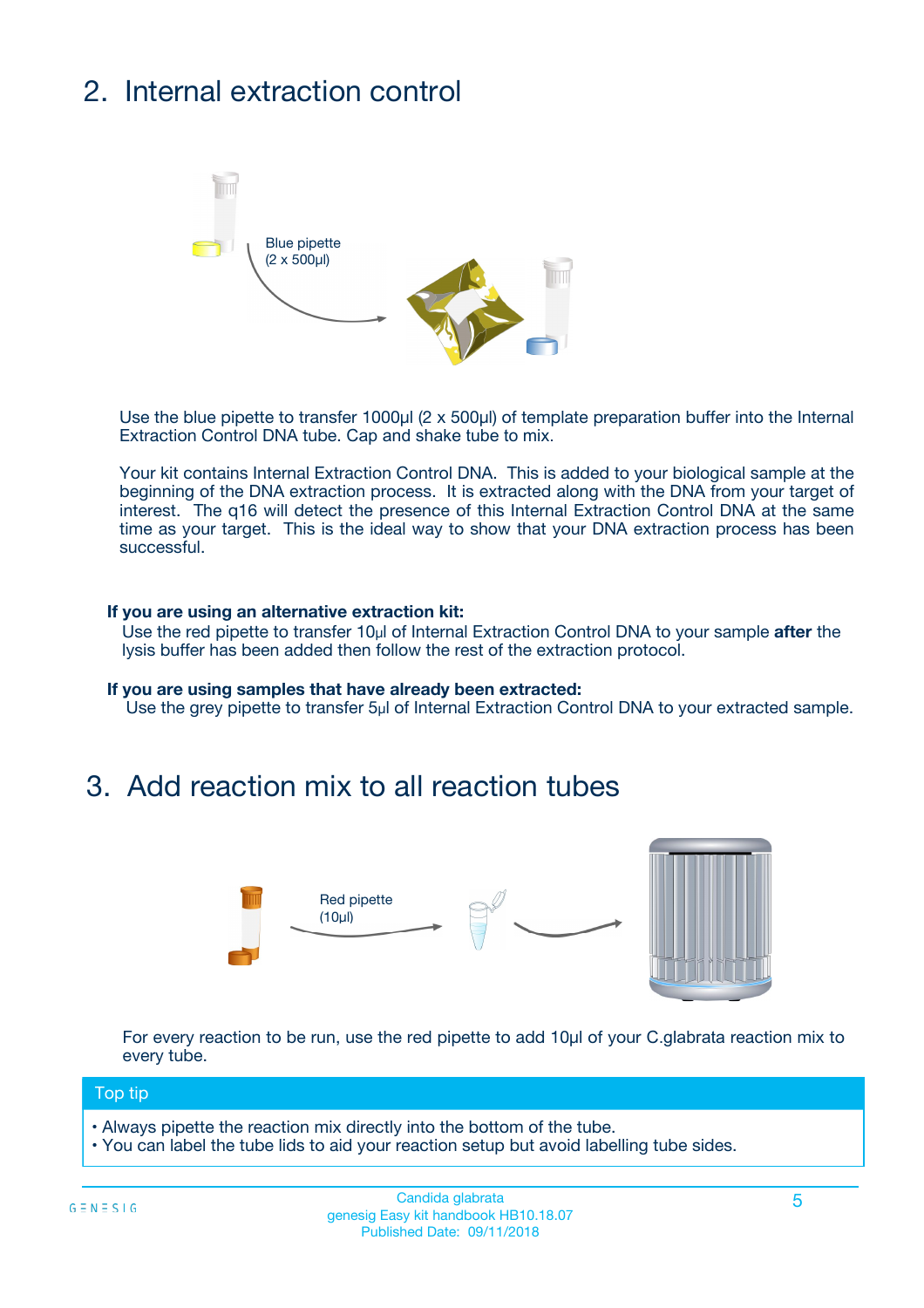### 4. Negative control



For each test you will require a negative control. Instead of DNA, water is used. This sample should typically prove negative thus proving that all of your positive samples really are positive.

To create a negative control reaction simply use the red pipette to add 10µl of the water to the required reaction tubes. Close these tubes after adding the water.

Because some genesig kit targets are common in the environment you may occasionally see a "late" signal in the negative control. The q16 software will take this into account accordingly.

#### Top tip

**•** Always add the water to the side of the tube to reduce the introduction of bubbles.

### 5. Set up a test



For each sample you wish to analyse, use the red pipette to add 10µl of your DNA sample to the required reaction tubes. Close these tubes after adding the sample. Always change pipette tips between samples.

#### Top tip

**•** Always add the DNA sample to the side of the tube to reduce the introduction of bubbles.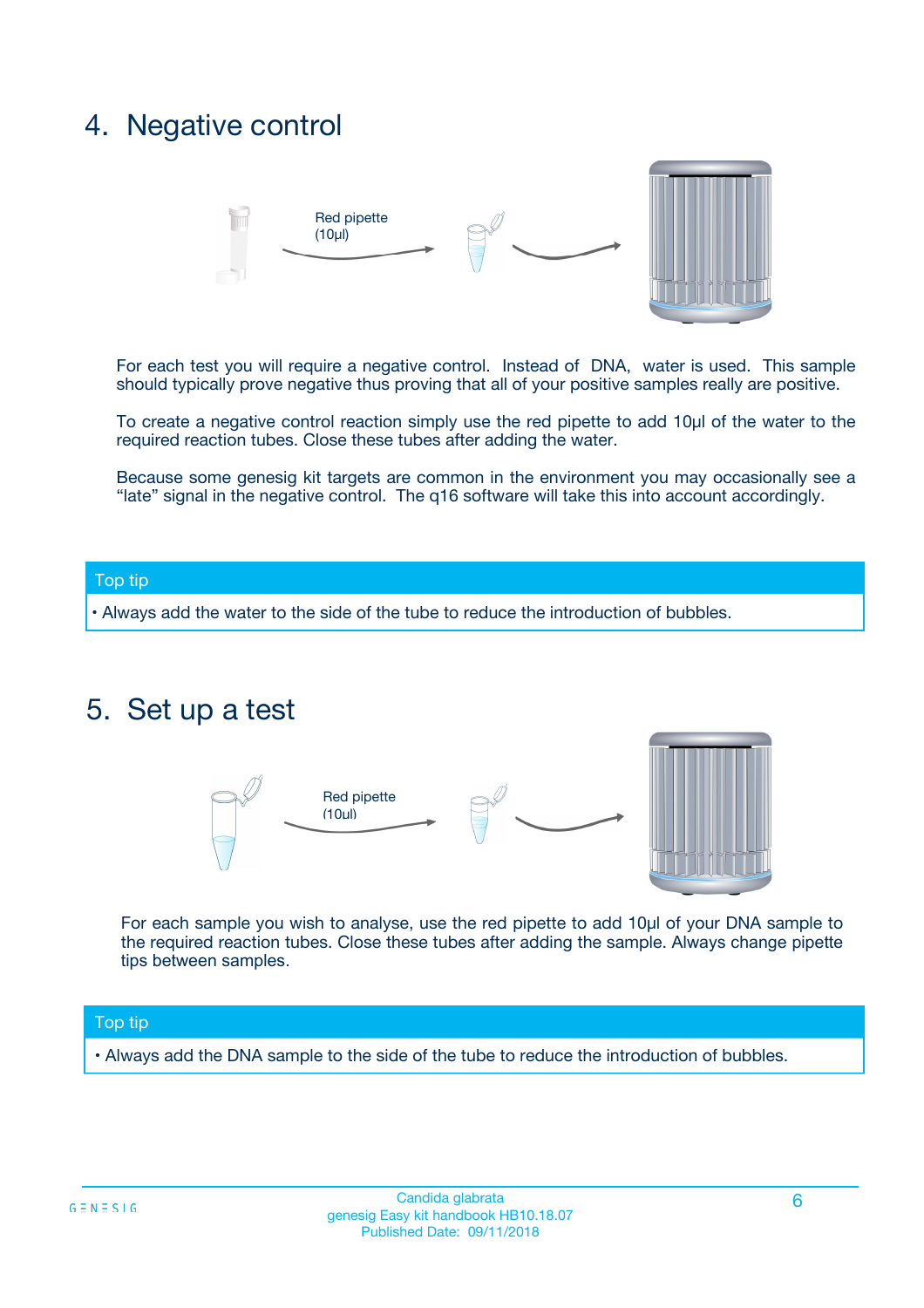### 6. Positive control



Use the blue pipette to transfer 1000µl (2 x 500µl) of template preparation buffer into the positive control template tube. Cap and shake tube to mix.

Each time you run a test you will require a positive control. This is a small portion of DNA from your target of interest. It serves two purposes:

1. It will always test positive so it shows that everything is working as it should be.

2. The q16 software knows how much DNA is present in the positive control. So it can automatically compare your sample of interest with the positive control to calculate the amount of target DNA in your sample.

To create a positive control reaction, simply use 10µl of the positive control instead of your DNA sample.



Take great care when setting up your positive control. The positive control template has the potential to give you a false positive signal in your other samples. Set positive controls up last after all other sample tubes are closed. Always change pipette tips between samples. You may even choose to set up positive controls in a separate room.

#### Top tip

**•** Always add the positive control to the side of the tube to reduce the introduction of bubbles.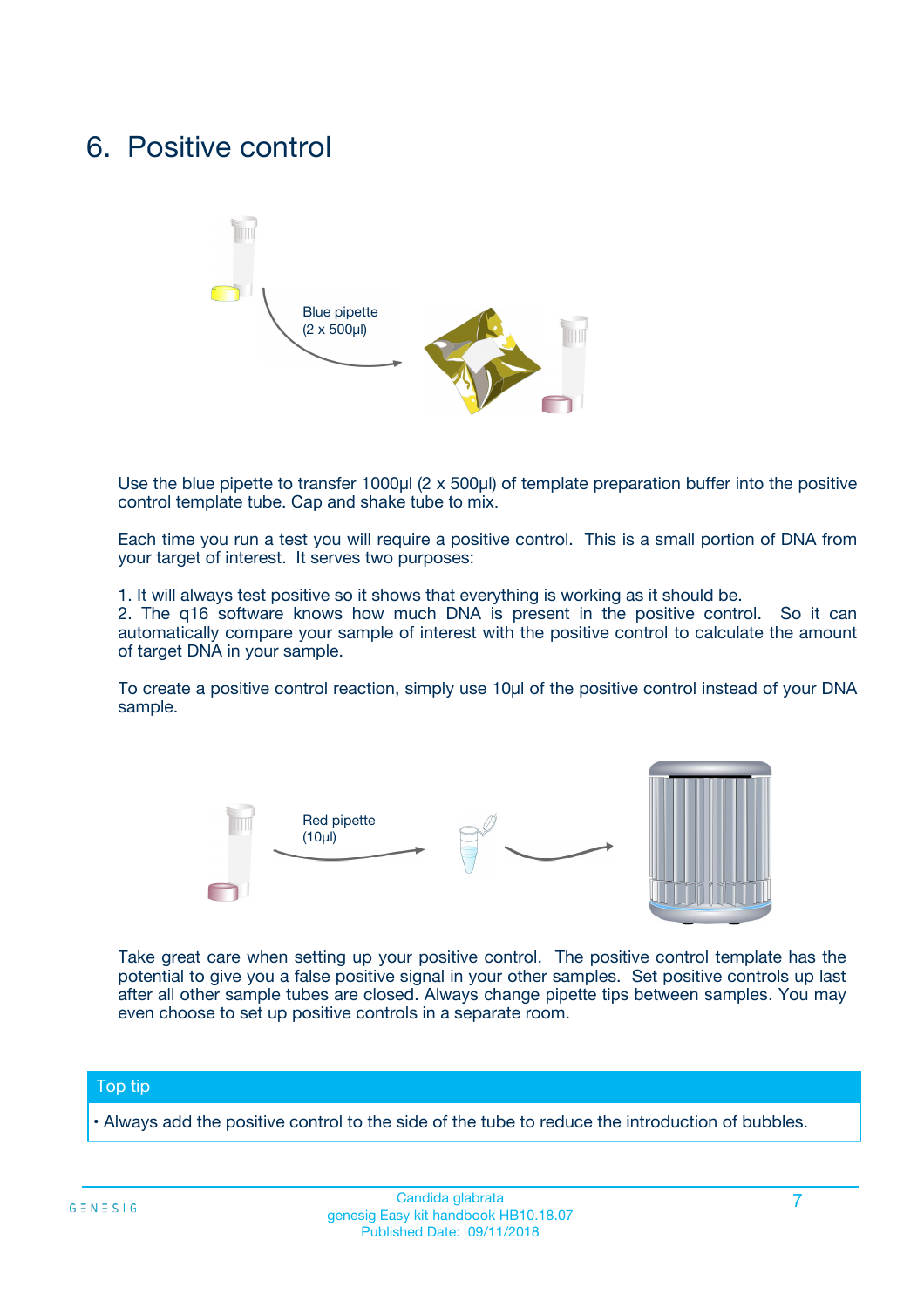# 7. Running the test

Place the tubes into the correct positions in your q16 as defined by the software, this may include positioning of empty tubes to ensure that the q16 lid is balanced. The run can then be started.

| genesig q16 PCR software - 1.2                                               |                                     | $\Box$                                                                                  |
|------------------------------------------------------------------------------|-------------------------------------|-----------------------------------------------------------------------------------------|
| Unsaved (New Experiment 2<br>$\vert \cdot \vert$<br><b>Open Experiments:</b> | <b>D</b> Open<br>Save<br>$\Box$ New | Save As<br><b>C</b> Close<br>$G \equiv N \equiv S \mid G$<br><b>&amp; Configuration</b> |
| Setup<br><b>Results</b><br><b>Stages:</b>                                    |                                     |                                                                                         |
| <b>Notes</b>                                                                 | Samples                             | <b>Tests</b>                                                                            |
| <b>Name and Details</b>                                                      | Color<br>Name                       | Note<br>Color<br>Note<br>Name                                                           |
| New Experiment 2017-10-26 11:06                                              | Sample 1                            | ع<br>条<br>Test 1                                                                        |
| Kit type: genesig® Easy Target Detection kit                                 | Sample 2                            |                                                                                         |
| Instrument Id.:                                                              | Sample 3                            | $\qquad \qquad \blacksquare$<br>$\qquad \qquad \blacksquare$                            |
| Run Completion Time:                                                         | Sample 4                            |                                                                                         |
| <b>Notes</b>                                                                 | Sample 5<br>A<br>v                  | $\triangle$<br>4<br>$\oplus$<br>₩                                                       |
| <b>Well Contents</b>                                                         |                                     | <b>Run</b>                                                                              |
| Pos.<br>Test                                                                 | Sample                              | <b>Run Status</b>                                                                       |
| Test 1<br>-1                                                                 | <b>Negative Control</b>             | $\blacktriangle$                                                                        |
| $\overline{2}$<br>Test 1                                                     | <b>Positive Control</b>             |                                                                                         |
| $\overline{\mathbf{3}}$<br>Test 1                                            | Sample 1                            | Show full log                                                                           |
| Test 1<br>$\overline{4}$                                                     | Sample 2                            |                                                                                         |
| 5<br>Test 1                                                                  | Sample 3                            | <b>Run Control</b>                                                                      |
| 6<br>Test 1                                                                  | Sample 4                            |                                                                                         |
| $\overline{7}$<br>Test 1                                                     | Sample 5                            |                                                                                         |
| 8                                                                            |                                     | $\triangleright$ Start Run<br>Abort Run                                                 |
| <b>JOD FURTY TUDE TO BUILDED IN</b>                                          |                                     | $\overline{\mathbf{v}}$                                                                 |

#### Top tip

- Before loading tubes into the q16, check for bubbles! Flick the bottom of the tubes to remove any bubbles that may have formed during the test setup.
- Apply centrifugal force with a sharp wrist action to ensure all solution is at the bottom of the reaction tube.
- When repeating a test you can use a previous file as a template by clicking 'open' then selecting File name > Files of Type > Experiment file as template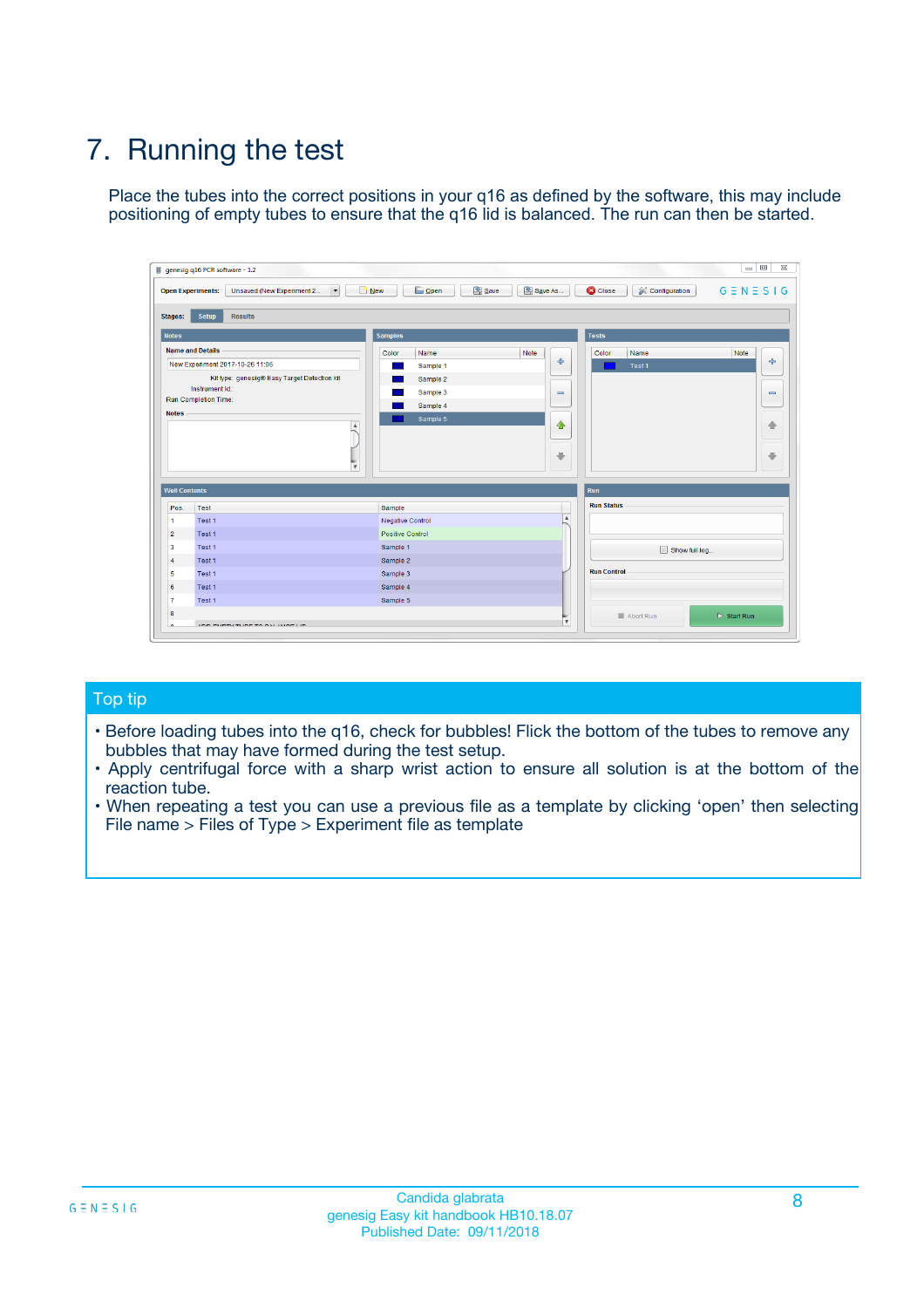## What do my results mean?

Analysis of your data is carried out automatically by the genesig q16. The following information is designed to help you fully understand a result or to troubleshoot:

### "Positive"

#### **Explanation**

Your sample has produced a positive result. Your target of interest is present and you can use the reported quantity.

"Negative"

#### **Explanation**

Your sample has produced a negative result. The target is not present in your sample.

### "Test contaminated"

#### **Explanation**

The Negative Control should be completely free of any DNA. If you see this error message it means that at some point during the setup, the Negative Control has been contaminated with DNA and has given a positive signal. This contamination has invalidated the test. The Positive Control and your test samples are both possible sources of contaminating DNA. The genesig q16 reaction tubes from previous runs will also contain very high amounts of DNA so it is important that these are carefully disposed of after the run is completed and NEVER OPENED. It may be the case that your kits have become contaminated which will lead to the same problem occurring repeatedly.

#### **Solutions**

1. Clean your working area using a commercial DNA remover solution to ensure the area is DNA free at the start of your run and re-run the test

2. If the problem persists then the kit has become contaminated and it will have to be discarded and replaced with a new kit. When you open the new kit, run a simple test to show that changing the kit has solved the problem. Prepare a test which includes only the Positive Control, the Negative Control and one 'mock sample'. For the 'mock sample' add water instead of any sample DNA. The result for the Negative Control and the mock sample should be negative indicating that contamination is no longer present.

#### **Preventive action**

An ideal lab set-up has a 'Clean area' where the test reagents are prepared and a 'sample area' where DNA samples and the Positive Control template are handled. The best workflow involves setting up all the test components (excluding the positive control template) in the clean area and then moving the tests to the sample area for sample and Positive Control addition. If this method is followed then the kit components are always kept away from possible sources of contamination. For extra security the Negative Control can be completely prepared and sealed in the clean area. All work areas should be decontaminated regularly with DNA remover.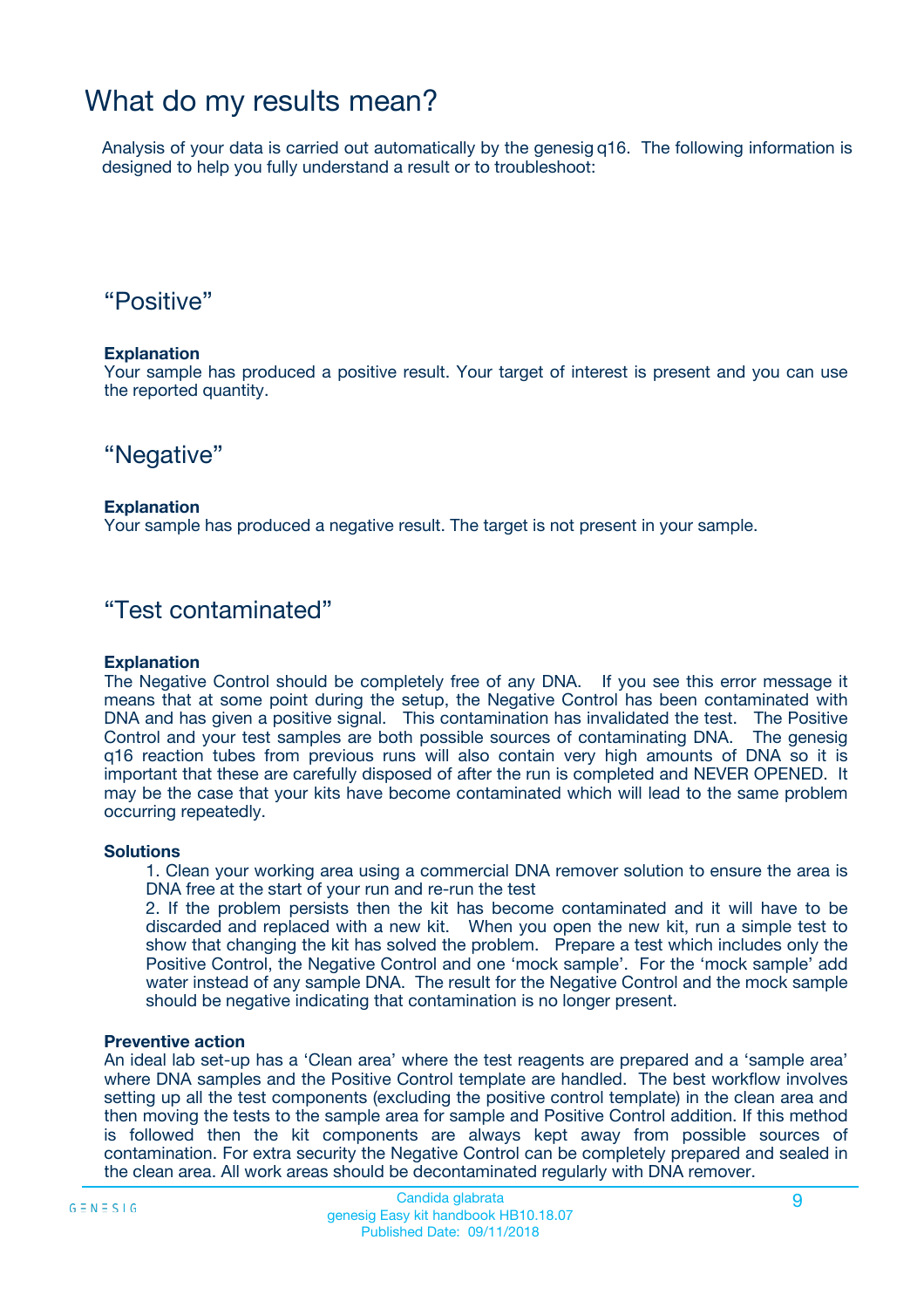### "Sample preparation failed"

#### **Explanation**

The test has failed because the quality of the sample was not high enough. The Internal Extraction Control component identifies whether the sample has been prepared correctly and is of suitable quality. This error message means that this quality control test has failed and the sample quality is not high enough for analysis.

#### **Solutions**

1. Check the sample preparation protocol for any user errors then repeat.

2. Poor quality samples can result from overloading the sample preparation protocol with too much starting material. Try reducing the amount of starting material then repeat.

3. Failing to add the Internal extraction Control DNA to your sample during the sample preparation protocol can also lead to a reported result of "sample preparation failed". Ensure that this step has not been overlooked or forgotten. If your samples are derived from an archive store or from a process separate from your genesig Easy extraction kit; you must add 5µl of Internal Extraction Control DNA into each 0.5ml of your sample to make it suitable for use on the q16.

### "Positive result, poor quality sample"

#### **Explanation**

The test is positive so if you are only interested in obtaining a 'present or absent' answer for your sample then your result is reliable. However, the test contains an Internal Extraction Control component that identifies if the sample is of high quality. This quality control test has failed and the sample is not therefore of high enough quality to accurately calculate the exact copy number of DNA present. If you require quantitative information for your sample then proceed with the solutions below.

#### **Solution**

For appropriate solutions, read the "Sample preparation failed" section of this handbook.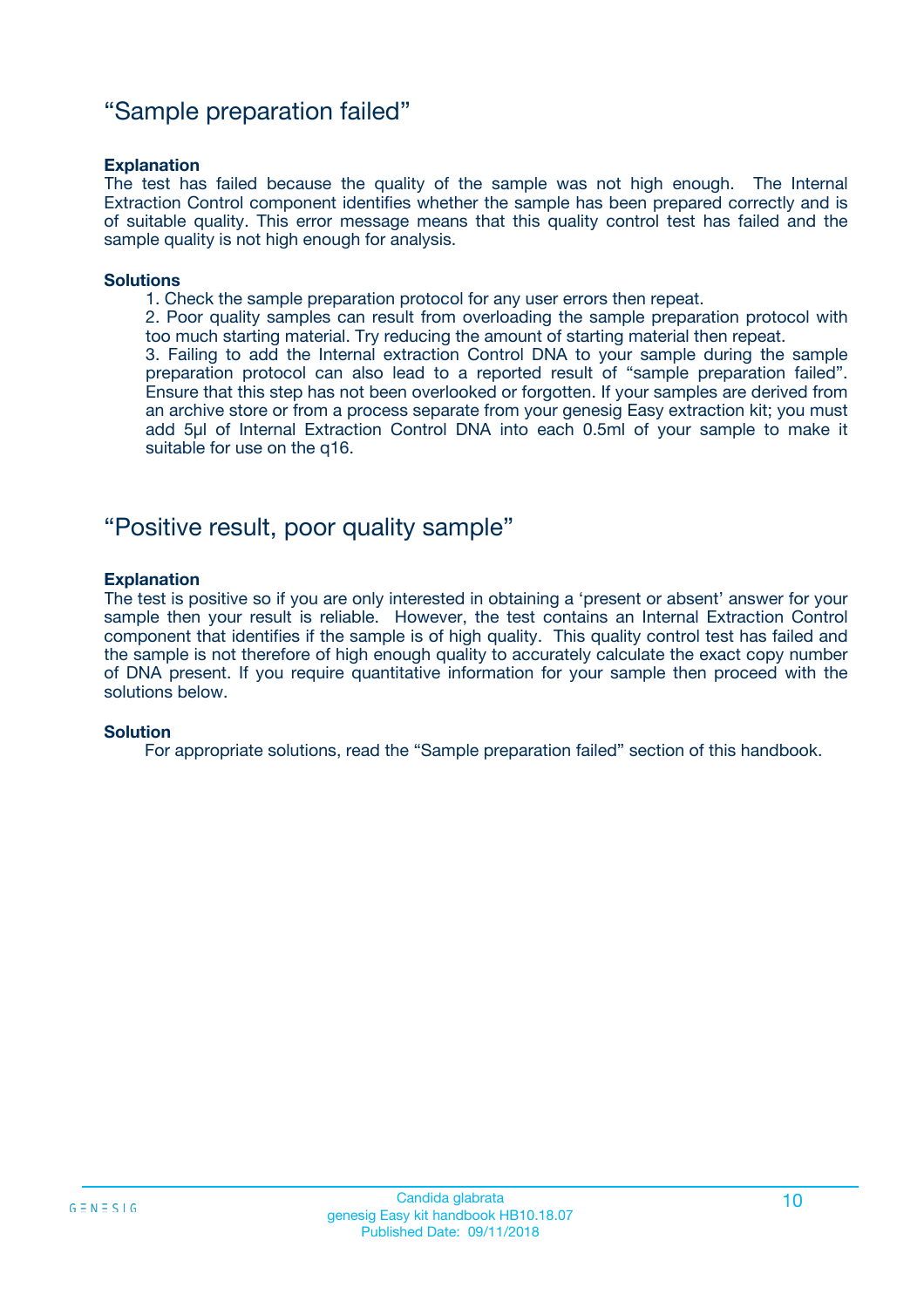### "Test failed"

#### **Explanation**

The test has failed because the Positive Control has not worked. The Positive Control is present to show that all aspects of the test are working correctly together. When this control test fails, the test as a whole is invalidated. This finding indicates that a problem has occurred in the reaction set-up part of the experiment and has nothing to do with sample preparation.

#### **Solutions**

- 1. Check the entire workflow and test set-up to look for any user errors, then repeat the test e.g. have the right colour pipettes and solutions been used with the correct tubes?
- 2. Ensure the positive and negative controls are inserted into the correct wells of your q16.

3. A component of the test may have 'gone off' due to handing errors, incorrect storage or exceeding the shelf life. When you open a new kit, run a simple test to show that changing the kit has solved the problem. Prepare a test which includes only the Positive Control, the Negative Control and one 'mock sample'. For the 'mock sample' add internal control template instead of any sample DNA. If the Positive Control works, the mock sample will now be called as a negative result.

### "Test failed and is contaminated"

#### **Explanation**

The Positive Control is indicating test failure, and the Negative Control is indicating test contamination. Please read the "Test Failed" and "Test contamination" sections of this technical support handbook for a further explanation.

#### **Solution**

For appropriate solutions, read both the "Test failed" and "Test contaminated" sections of this handbook.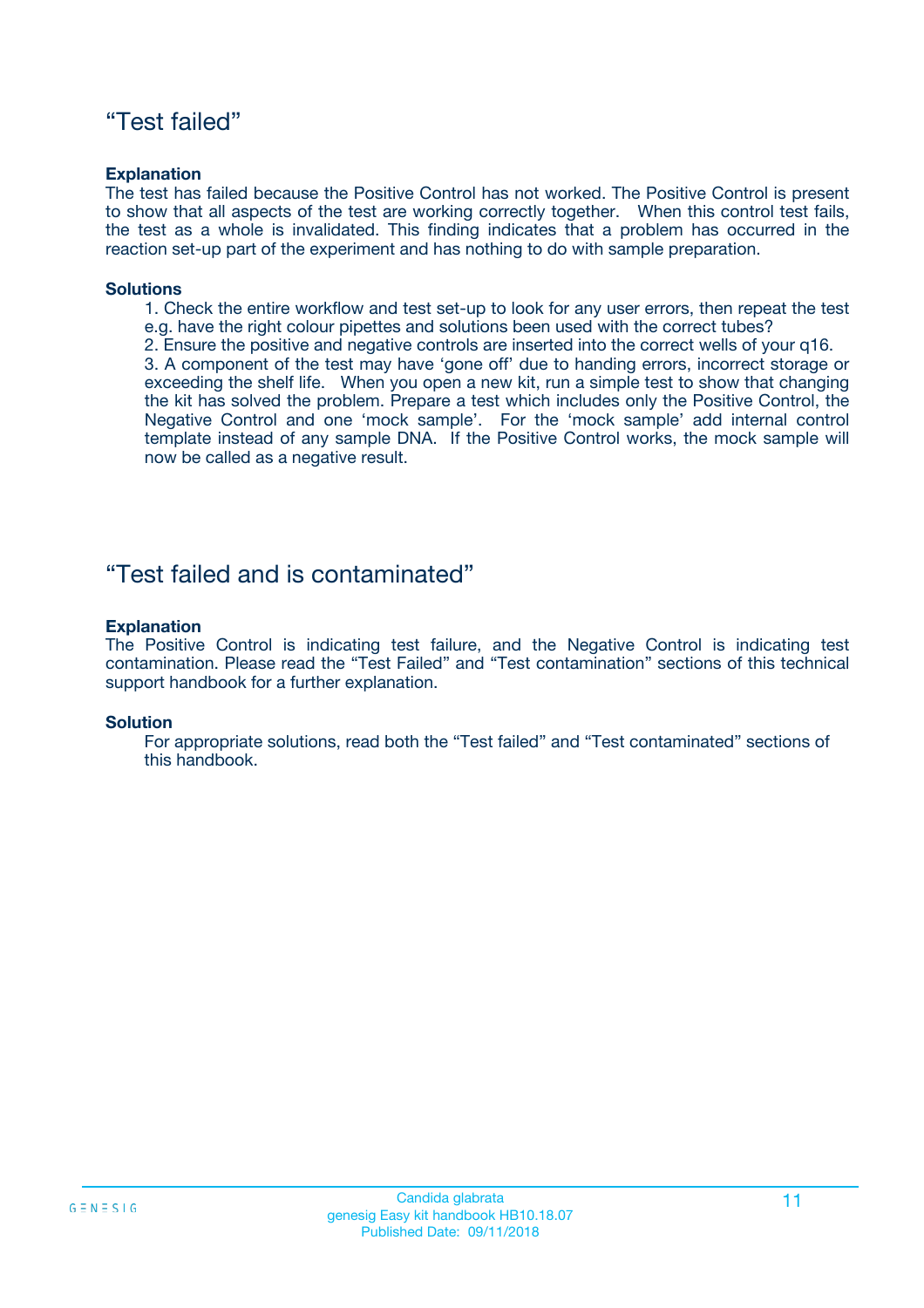## Candida glabrata

In the past Candida glabrata was not generally thought of as pathogenic, however with the rise of immunosuppressive treatments, mucosal and systemic infections caused by C.glabrata have increased significantly, particularly in hospitals. C.glabrata (previously known as Torulopsis glabrata or Cryptococcus glabratus) is a haploid yeast belonging to the genus Candida, it is a part of our normal bacterial flora and is an opportunistic pathogen when host immunity is compromised.

Symptoms of a Candida glabrata infection vary depending on the area infected, they are generally the same as those for C.albicans however they may be slightly less severe. It is difficult to diagnose a Candida glabrata infection from a C.albicans infection, a current method being used in addition to microscopic and biochemical methods is matrix-assisted laser desorption/ionization time-of-flight mass spectrometry (MALDI-TOF MS).

Genetically C.glabrata is most closely related to baker's yeast Saccharomyces cerevisia than other Candida species. However it has adaptations from baker's yeast which allow it to cause infection e.g. virulence factors.

A significant virulence factor of C.glabrata is adherence, its cell surface hydrophobicity (which affects specific adherence through the interaction of adhesion receptors) has been found to be less influenced by the environment than that of C.albicans. The genome of C.glabrata has numerous genes encoding predicted glycosyphosphatidylinositol (GPI)-anchored adhesion-like cell wall proteins. These genes vary greatly within the species, there are approximately 60-80 adhesins in different strains. C.glabrata is able to undergo rapid adaptive transcriptional reprogramming when faced with dynamic environmental conditions and has a robust resistance to both nutrient starvation and oxidative stress.

C.glabrata is more resistant to treatment with antifungal agents than C.albicans and can evolve to be resistant to antifungal treatments more easily. Resistance to the class of azoles is between 5 and 20% depending on geographical area.

Real time PCR will be extremely useful in easily Identifying Candida glabrata quickly and accurately.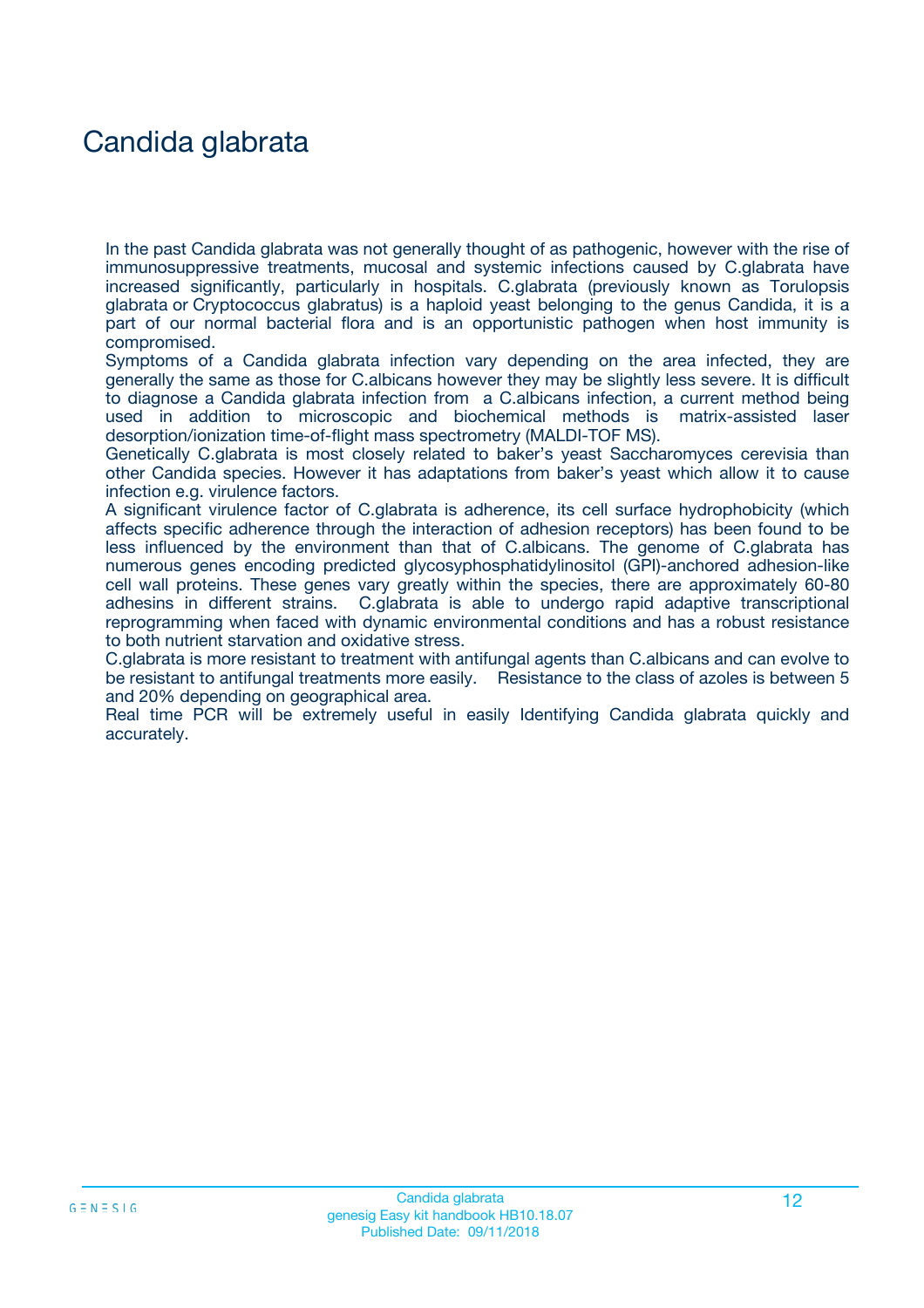## **Specificity**

The Primerdesign genesig Kit for Candida glabrata (C.glabrata) genomes is designed for the in vitro quantification of C.glabrata genomes. The kit is designed to have a broad detection profile. Specifically, the primers represent 100% homology with over 95% of the NCBI database reference sequences available at the time of design.

The dynamics of genetic variation means that new sequence information may become available after the initial design. Primerdesign periodically reviews the detection profiles of our kits and when required releases new versions.

If you require further information, or have a specific question about the detection profile of this kit then please send an e.mail to enquiry@primerdesign.co.uk and our bioinformatics team will answer your question.